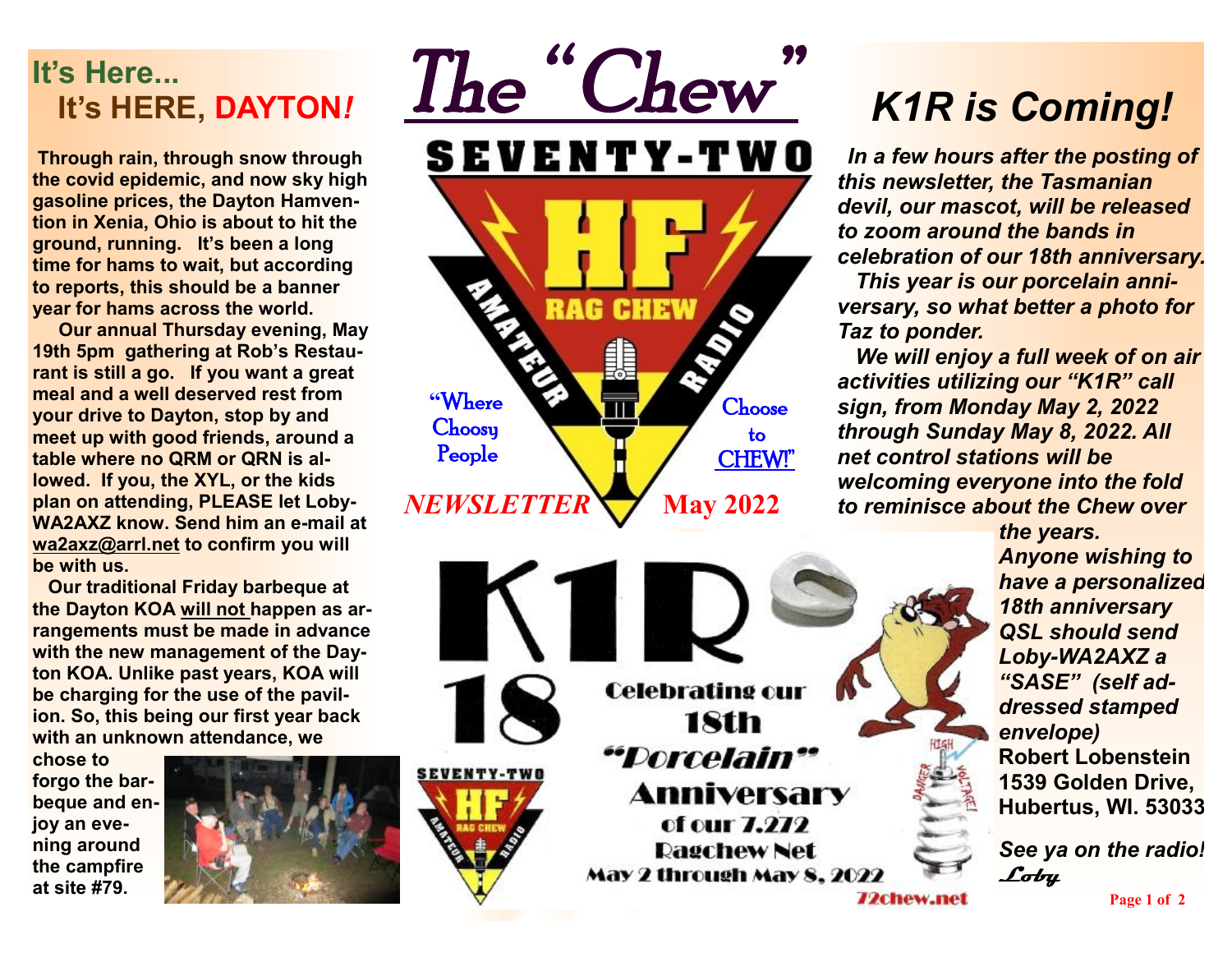### Passing: WA2PAA Edward Genoino October 2021

 **It was a bit of a shock for many of us when on April 9, 2022 Ed-WB1CEI informed us that our old friend had passed in October, 2021.** 

 **Ed was one of our originals in the Chew. Not only he was a net control station, but he was always there for us when we held our gatherings at Dayton, Kring** 



**Point and the "Super Secret" parties for Tom KC8QGJ-sk. Ed had a nice family and a lovely XYL, Sally. If you would, please send belated condolences to the family at:** *20 Roman Street Toms River, NJ 08757*

~~~~~~~~~~~~

#### *On a side note…*

 **Ed passed way back in October and we found out about it six months later? We, on ham radio, consider all we speak with as our second family. Why not let your loved ones know that if anything** 



**happens, notify friends on the radio so we can send prayers, well wishes or heartfelt condolences. You can use me, Loby-**

**WA2AXZ and Walt-KB3LGO as contacts. We will send the message along to the gang as soon as we receive them.** 

# *Me, and My Shadow.*

**Mike-VA3MPM graces our airwaves each** 

**day with his long time companion, Shadow. This little pampered pup is now 17 years old, (119 in human years.) Despite age related infirmities, she takes an honored place, on a pillow, in the shack by Mike. ~~~~~~~~~~~~~~~** 

**Nothing happens** until something moves. When something vibrates, the electrons of the entire universe resonate with it. **Everything is** connected. --**Albert Einstein** 



"Everything is energy and that's all there is to it. Match the frequency of the reality you want and you cannot help but get that reality. It can be no other way. This is not philosophy. This is physics

- Albert Einstein

### *A note from your editor …*

 **Our monthly newsletter "THE CHEW", contains information about the activities and participants in the 7.272 Ragchew Net. We rely on contributions of stories and pictures from the members to keep all of us up to date, impart information we can all use and, of course, to raise a smile and a chuckle or two. If you find a new "Taz" photo that can be used for future certificates and QSLs, that too is greatly appreciated. Without you, there is no Chew! Please, e-mail your stories, tech info and photos to Loby at [wa2axz@arrl.net](mailto:wa2axz@arrl.net)** 

**~~~~~~~~~~~~~~~~~~~~**

*Many Thanks!* 

#### Volunteers Wanted!



 **If you would like to be one of our Net Control Stations on a regular schedule or as an occasional fill-in, please contact our net scheduler, Walt-KB3LGO.**



 **~~~~~~~~~~~~~~** 

*Need QSLs or Eyeball Cards ???* 



 **KB3IFH QSL Cards [www.kb3ifh.homestead.com](http://www.kb3ifh.homestead.com) ~~~~~~~~~~~~~~~~~~~~~~** 

**72chew.net**